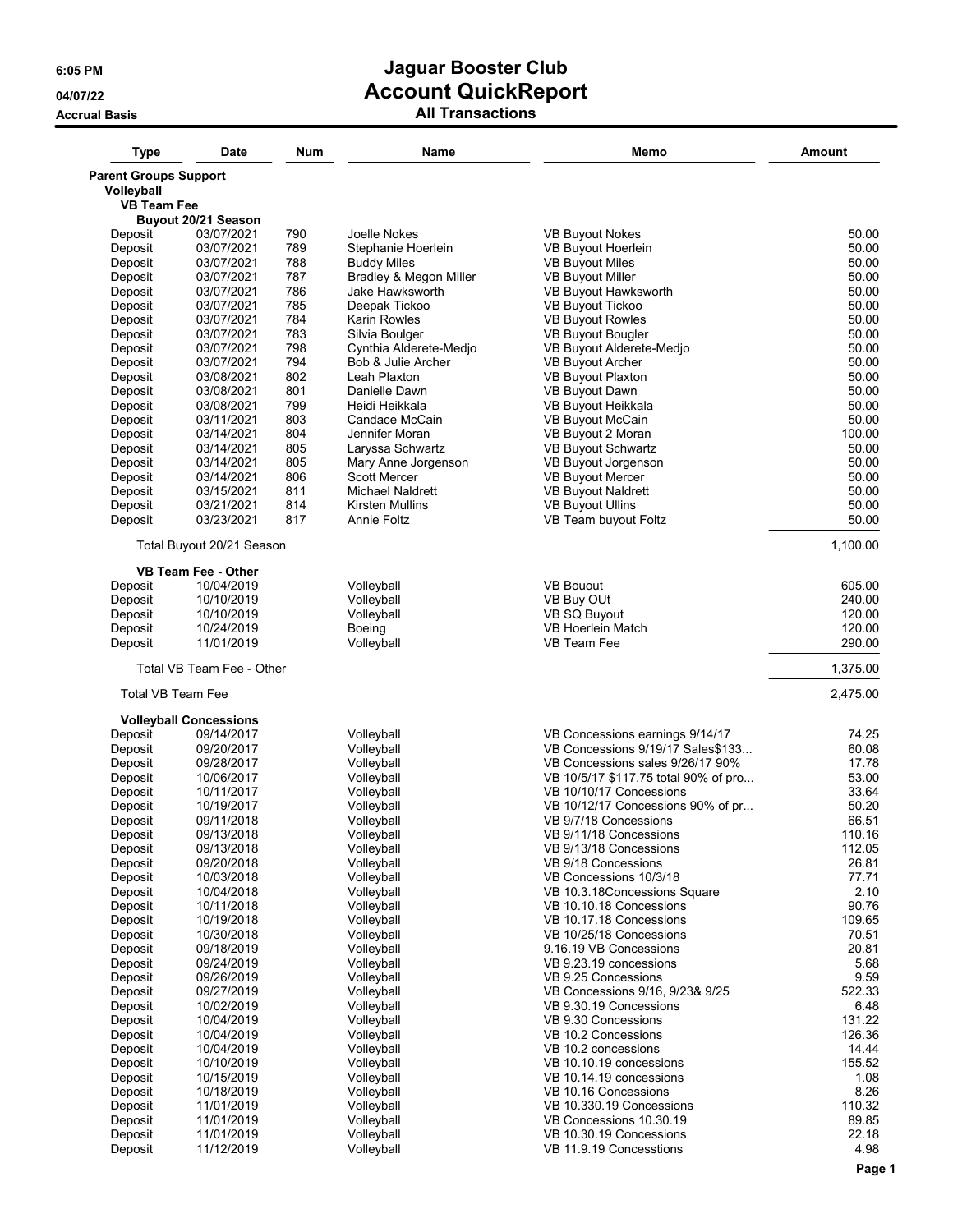| <b>Type</b> | <b>Date</b>                          | Num    | <b>Name</b>                 | Memo                         | <b>Amount</b> |
|-------------|--------------------------------------|--------|-----------------------------|------------------------------|---------------|
| Deposit     | 11/22/2019                           |        | Volleyball                  | VB 11.9.19 Concessions       | 154.44        |
| Deposit     | 09/15/2021                           |        | Volleyball                  | VB Concessions 9.14.21       | 37.80         |
|             |                                      |        |                             |                              |               |
| Deposit     | 09/15/2021                           |        | Volleyball                  | VB Concessions 9.14          | 85.80         |
| Deposit     | 09/26/2021                           |        | Volleyball                  | VB 9.23.21 Concessions       | 18.00         |
| Deposit     | 09/27/2021                           |        | Volleyball                  | VB 9.21 concessions          | 86.69         |
| Deposit     | 09/27/2021                           |        | Volleyball                  | VB 9.23 concessions          | 88.94         |
| Deposit     | 09/29/2021                           |        | Volleyball                  | VB 9.28.21 Concessions       | 24.00         |
| Deposit     | 10/03/2021                           |        | Volleyball                  | VB 9.30.21 Concessions SQ    | 33.60         |
| Deposit     | 10/05/2021                           |        | Volleyball                  | VB 9.30.21 Concessions       | 161.58        |
| Deposit     | 10/06/2021                           |        | Volleyball                  | VB 10/5/21 concessions       | 39.00         |
| Deposit     | 10/27/2021                           |        | Volleyball                  | VB 10.5.21 concessions       | 95.70         |
|             | <b>Total Volleyball Concessions</b>  |        |                             |                              | 3,009.86      |
|             | <b>Volleyball Ongoing Fundraiser</b> |        |                             |                              |               |
| Bill        | 09/03/2018                           | VB Ts  | Chris Kepley-Reimburse      | <b>VB T-Shirts</b>           | $-362.64$     |
| Bill        | 09/24/2018                           | VB Sp  | Chris Kepley-Reimburse      | <b>VB Spirit Gear</b>        | $-1,459.70$   |
| Deposit     | 10/04/2018                           |        | Volleyball                  | <b>VB Apparel Sales</b>      | 1,679.00      |
| Deposit     | 10/04/2018                           |        | Volleyball                  | VB Apparel Sales finalize    | 63.34         |
| Deposit     | 12/04/2018                           |        | Volleyball                  | VG Gear Sales                | 80.00         |
| Bill        | 05/01/2019                           | 76699. | Sue Anne Wilks-Reimburse    | VB Camp Signs                | $-323.37$     |
| Bill        | 05/15/2019                           | AR14   | Northshore School District  | VB Camp flyers               | $-12.56$      |
| Deposit     | 05/29/2019                           |        | <b>Sherry Maxx</b>          | VB Midd School Camp          | 160.00        |
| Deposit     | 05/31/2019                           |        | Prabhu Gururajan            | VB MS Camp                   | 160.00        |
| Deposit     | 06/03/2019                           |        | Maria Raygoza-Byers         | VB MS Camp Raygoza-Byers     | 160.00        |
| Deposit     | 06/03/2019                           |        | <b>Charles Mattison</b>     | VB MS Camp Mattison          | 160.00        |
|             |                                      |        | Alicia Christman            |                              | 160.00        |
| Deposit     | 06/03/2019                           |        |                             | VB MS Camp Christman         |               |
| Deposit     | 06/04/2019                           |        | Volleyball                  | VB Youth Camp                | 660.00        |
| Bill        | 06/04/2019                           | AR19   | Northshore School District  | VB 4/20 Clinic Gym Use       | $-333.00$     |
| General Jo  | 06/05/2019                           | 20     |                             | VB 2 MS Scholarship          | 320.00        |
| Bill        | 06/05/2019                           | AR19   | Northshore School District  | VB 5/18 Clinic Gym Use       | $-333.00$     |
| Check       | 06/07/2019                           | 19087  | Volleyball                  | VB Camp Returned check       | $-80.00$      |
| Check       | 06/07/2019                           | 19087  | Volleyball                  | <b>VB Returned Check Fee</b> | $-9.00$       |
| Deposit     | 06/10/2019                           |        | Volleyball                  | VB Camp Fees                 | 1,640.00      |
| Deposit     | 06/11/2019                           |        | Lorrie Bervis               | VB HS Camp Bervis            | 225.00        |
| Deposit     | 06/12/2019                           |        | <b>Bradley Miller</b>       | VB HS Camp                   | 225.00        |
| Bill        | 06/12/2019                           | 06121  | Sue Anne Wilks-Reimburse    | <b>VB Camp Tshirts</b>       | $-845.00$     |
| Deposit     | 06/12/2019                           |        | Jackie Reeves               | VB HS SUmmer Camp            | 225.00        |
| Bill        | 06/13/2019                           | 06121  | Joelle Nokes-Reimburse      | VB Camp Food for volunteers  | $-183.76$     |
| Deposit     | 06/14/2019                           |        | Michael Dean                | VB HS Summer Camp Dean       | 225.00        |
| Deposit     | 06/15/2019                           |        |                             | VB HS Camp Mosier            | 225.00        |
|             |                                      |        | Gina Mosier                 |                              | 2,250.00      |
| Deposit     | 06/17/2019                           |        | Volleyball                  | VB HS 10 Summer Camp         |               |
| Deposit     | 06/18/2019                           |        | Elizabeth Hansmann          | VB HS Camp Hansmann          | 225.00        |
| Deposit     | 06/30/2019                           |        | Teresa Thottakkara-Handunge | VB Camp HS                   | 225.00        |
| Bill        | 07/03/2019                           | AR19   | Northshore School District  | VB Gym Hours 6/1 & 6/2       | $-546.00$     |
| Deposit     | 07/09/2019                           | 99506  | Maia Fotheringill           | VB Camp Fee                  | 89.00         |
| Bill        | 07/24/2019                           | 72419  | Rachelle Manske             | VB HS Camp Instructor        | $-900.00$     |
| Deposit     | 07/24/2019                           |        | Rebekah Terry               | VB HS Camp Terry             | 225.00        |
| Deposit     | 08/20/2019                           |        | Volleyball                  | VB HS Camp                   | 1,825.00      |
| Deposit     | 09/25/2019                           |        | Volleyball                  | VB Apparel 1 of 2            | 1,321.00      |
| Deposit     | 09/25/2019                           |        | Volleyball                  | VB Spirit 2 of 2             | 739.00        |
| Bill        | 10/03/2019                           | 11289  | Sue Anne Wilks-Reimburse    | <b>VB Spirit Wear</b>        | $-2,157.10$   |
| Deposit     | 10/04/2019                           |        | Volleyball                  | <b>VB Spirit Gear</b>        | 60.00         |
| Deposit     |                                      |        | Volleyball                  | <b>VB Apparel</b>            | 12.00         |
|             | 10/04/2019                           |        |                             |                              |               |
| Deposit     | 10/10/2019                           |        | Volleyball                  | <b>VB Apparel</b>            | 20.00         |
| Deposit     | 10/18/2019                           |        | Volleyball                  | <b>VB Spirit Gear</b>        | 50.00         |
| Bill        | 10/24/2019                           | 90675  | Sue Anne Wilks-Reimburse    | <b>VB Spirit Gear</b>        | $-1,090.06$   |
| Deposit     | 11/01/2019                           |        | Volleyball                  | <b>VB Spirit Gear</b>        | 292.50        |
| Deposit     | 11/17/2019                           |        | Elizabeth Moran             | VB SW SM Moran               | 27.00         |
| Deposit     | 11/17/2019                           |        | Robyn Filimaua              | VB SW XXXL Filimaua          | 29.00         |
| Deposit     | 11/17/2019                           |        | Michael Dean                | VB SW Med Dean               | 27.00         |
| Deposit     | 11/17/2019                           |        | Michael Dean                | VB SW Small Dean             | 27.00         |
| Deposit     | 11/17/2019                           |        | Mary Anne Jorgenson         | VB LS Small Jorgenson        | 20.00         |
| Deposit     | 11/17/2019                           |        | Mary Anne Jorgenson         | VB LS Lrg Jorgenson          | 20.00         |
| Deposit     | 11/17/2019                           |        | <b>Tracy Hansmann</b>       | VB SW Med Hansmann           | 27.00         |
| Deposit     |                                      |        | <b>Tracy Hansmann</b>       | VB LS XXL Hansmann           | 22.00         |
|             | 11/17/2019                           |        |                             |                              |               |
| Deposit     | 11/17/2019                           |        | <b>Tracy Hansmann</b>       | VB LS XXL Hansmann           | 22.00         |
| Deposit     | 11/17/2019                           |        | Sheryl Goodkin              | VB LS Sml Goodkin            | 20.00         |
| Deposit     | 11/17/2019                           |        | Rebecca Moon                | VB SW Lrg Moon               | 27.00         |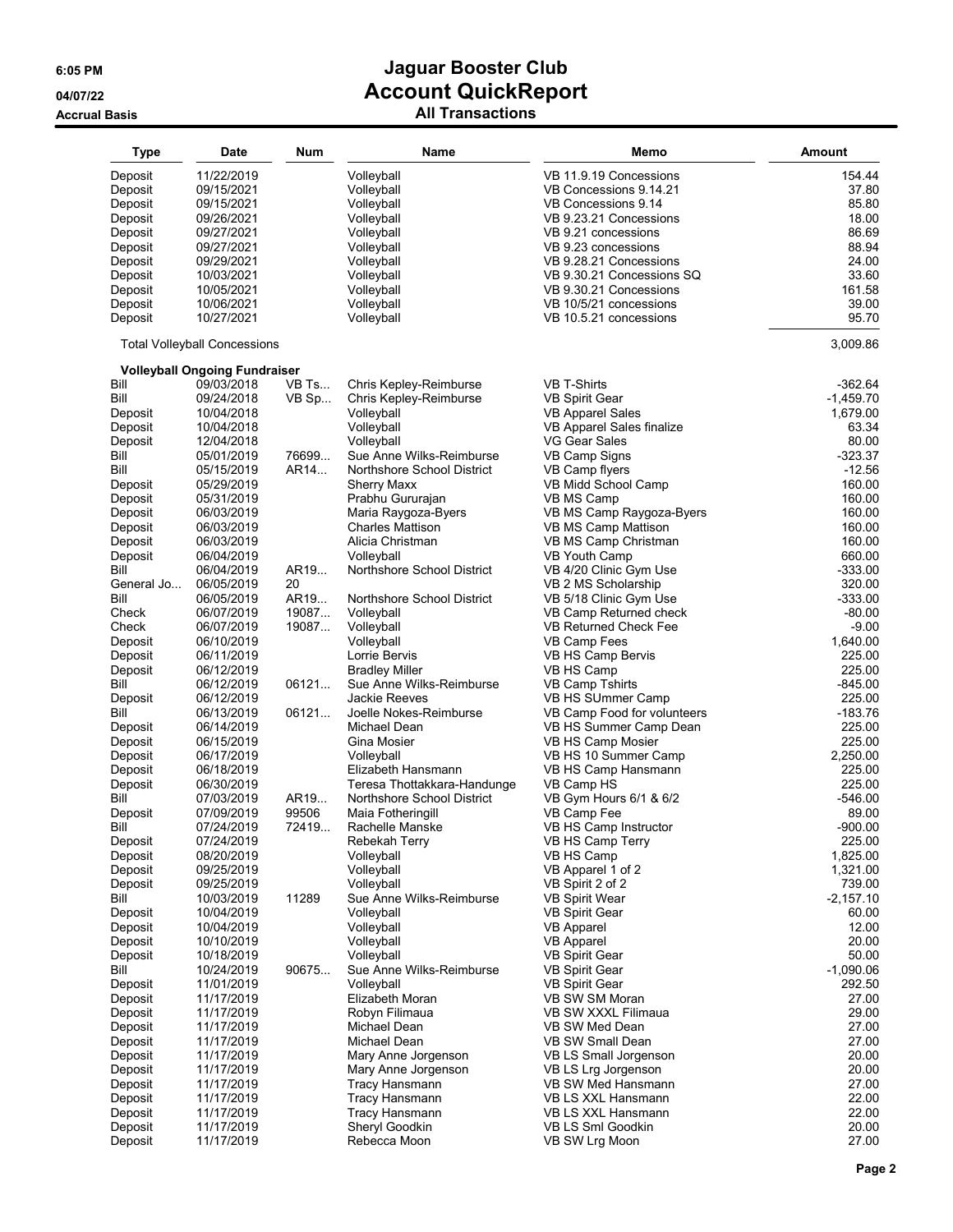| Type    | Date                     | Num   | Name                     | Memo                                                    | <b>Amount</b> |
|---------|--------------------------|-------|--------------------------|---------------------------------------------------------|---------------|
| Deposit | 11/17/2019               |       | Heidi Heikkala           | VB SW Med Heikkala                                      | 27.00         |
| Deposit | 11/17/2019               |       | Kim Howard               | VB LS Med Howard                                        |               |
|         |                          |       |                          |                                                         | 20.00         |
| Deposit | 11/17/2019               |       | Kim Howard               | VB LS XL Howard                                         | 20.00         |
| Deposit | 11/17/2019               |       | Stephanie Hoerlein       | VB SW Med Hoerlein                                      | 27.00         |
| Deposit | 11/17/2019               |       | Mylinh Ngo               | VB SW SM Ngo                                            | 27.00         |
| Bill    | 05/18/2020               | 05182 | Sue Anne Wilks-Reimburse | <b>VB Spirit Wear</b>                                   | $-1,489.70$   |
| Deposit | 08/30/2021               | 1298  | Melissa Almli            | <b>VB Donation Almili</b>                               | 20.00         |
| Deposit | 08/30/2021               | 1299  | Melissa Dede             | <b>VB Donation Dede</b>                                 | 40.00         |
| Deposit | 08/30/2021               | 1300  | Melissa Fey              | <b>VB Donation Fey</b>                                  | 25.00         |
| Deposit | 08/30/2021               | 1301  | Shelley Khorrami         | <b>VB Donation Khorrami</b>                             | 25.00         |
| Deposit | 08/30/2021               | 1302  | <b>Carole Clements</b>   | <b>VB Donation Clements</b>                             | 25.00         |
| Deposit | 08/30/2021               | 1303  | Melissa Leikam-Trout     | <b>VB Donation Leikam-Trout</b>                         | 25.00         |
| Deposit | 08/30/2021               | 1304  | Matthew Johnson          | <b>VB Donation JOhnson</b>                              | 100.00        |
| Deposit | 09/01/2021               | 1305  | Courtney Bookwalter      | <b>VB Donation Bookwalter</b>                           | 25.00         |
| Deposit | 09/01/2021               | 1307  | Keith Hueston            | VB Donation by Kiana Miles                              | 100.00        |
| Deposit | 09/01/2021               | 1309  | Alicia Goff              | VB Donation Kyleene Filimaua                            | 25.00         |
| Deposit | 09/01/2021               | 1312  | Holly Judge              | VB Donation for Kiana Miles                             | 25.00         |
| Deposit | 09/01/2021               | 1314  | Corina Peterson          | <b>VB Donation Skyler Nokes</b>                         | 20.00         |
| Deposit | 09/01/2021               | 1316  | Lunar Rose Chan          | VB Donation Kyleene Filimaua                            | 10.00         |
| Deposit | 09/01/2021               | 1317  | Amanda Hartman           | <b>VB Donation Coach Abiador</b>                        | 100.00        |
| Deposit | 09/01/2021               | 1320  | James Hodson             | VB Donation for Skylar Nokes                            | 25.00         |
| Deposit | 09/01/2021               | 1321  | Sheila Nokes             | VB Donation for Skylar Nokes                            | 100.00        |
| Deposit | 09/01/2021               | 1322  | <b>Heather Miles</b>     | <b>VB Donation Kiana Miles</b>                          | 25.00         |
|         |                          | 1323  | John Miles               | <b>VB Donation Kiana Miles</b>                          | 25.00         |
| Deposit | 09/01/2021<br>09/02/2021 | 1325  |                          |                                                         | 75.00         |
| Deposit |                          |       | Michell Vidal            | VB Donation Bella Moon<br><b>VB Donation Bella Moon</b> |               |
| Deposit | 09/02/2021               | 1326  | Daniel Vidal             |                                                         | 100.00        |
| Deposit | 09/02/2021               | 1327  | Dora Vidal               | <b>VB Donation Bella Moon</b>                           | 50.00         |
| Deposit | 09/02/2021               | 1328  | Anetone Sailato          | VB Donation Ky Filimaua                                 | 100.00        |
| Deposit | 09/02/2021               | 1329  | Lynda Dart               | <b>VB Donation Quincy Moran</b>                         | 100.00        |
| Deposit | 09/02/2021               | 1330  | Bradley & Megon Miller   | <b>VB Donation Lily Miller</b>                          | 200.00        |
| Deposit | 09/02/2021               | 1331  | Lauren Vidal             | VB Donation Bella Moon                                  | 25.00         |
| Deposit | 09/02/2021               | 1332  | Nora Vidal               | VB Donation Bella Moon                                  | 40.00         |
| Deposit | 09/02/2021               | 1333  | Monique Hessler          | VB Donation Bella Moon                                  | 50.00         |
| Deposit | 09/02/2021               | 1334  | Janice Stevenson         | <b>VB Donation Ellie Stevenson</b>                      | 50.00         |
| Deposit | 09/03/2021               | 1335  | Jack Morny               | VB Donation Sklar Team Manager                          | 75.00         |
| Deposit | 09/03/2021               | 1336  | Jay Cuddeback            | VB Donation Quincy Moran                                | 20.00         |
| Deposit | 09/03/2021               | 1340  | Venus Orden              | <b>VB Donation Coach Abidor</b>                         | 50.00         |
| Deposit | 09/03/2021               | 1341  | <b>Sharon Richer</b>     | VB Donation Ellie Stevenson                             | 50.00         |
| Deposit | 09/03/2021               | 1343  | Linda Bookwalter         | VB Donation skyler Nokes                                | 50.00         |
| Deposit | 09/05/2021               | 1346  | Ronda Staples            | VB Donation Quincy Moran                                | 25.00         |
| Deposit | 09/05/2021               | 1347  | Heidi Heikkala           | VB Donation Heikkala, Elisa                             | 100.00        |
| Deposit | 09/05/2021               | 1350  | Karen Bryant             | VB Donations Quincy & Ellie                             | 200.00        |
| Deposit | 09/07/2021               | 1351  | Elizabeth Moran          | VB Donation Ellie & Quincy                              | 200.00        |
| Deposit | 09/07/2021               | 1354  | Michael Moran            | VB Donation Ellie & Quincy                              | 100.00        |
| Deposit | 09/07/2021               | 1355  | Dwayne Greer             | <b>VB Donation Malea Greer</b>                          | 20.00         |
| Deposit | 09/07/2021               | 1357  | Sean Edwards             | VB Donation Ellie & Quincy                              | 25.00         |
| Deposit | 09/07/2021               | 1358  | Kim Cuddeback            | VB Donation Quincy Moran                                | 30.00         |
| Deposit | 09/07/2021               | 1359  | Cindy Bruce              | VB Donation Kiana Miles                                 | 25.00         |
| Deposit | 09/07/2021               | 1360  | <b>Vicky Stamolis</b>    | <b>VB Donation Quincy Moran</b>                         | 25.00         |
|         |                          |       |                          |                                                         |               |
| Deposit | 09/07/2021               | 1361  | Gloria Smith             | VB Donation Megan Archer                                | 25.00         |
| Deposit | 09/08/2021               | 1363  | Kristina Jayadev         | VB Donation Malea Greer                                 | 50.00         |
| Deposit | 09/09/2021               | 1364  | Carol McCain             | VB Donation Amanda McCain                               | 50.00         |
| Deposit | 09/09/2021               | 1665  | Amanda Crandall          | VB Donation Amanda McCain                               | 20.00         |
| Deposit | 09/09/2021               | 1666  | Mark Mowrey              | VB Donation Amanda McCain                               | 15.00         |
| Deposit | 09/09/2021               | 1667  | <b>Tami Kowallis</b>     | VB Donation Amanda McCain                               | 20.00         |
| Deposit | 09/09/2021               | 1668  | Lauren Daniels           | VB Donation Amanda McCain                               | 15.00         |
| Deposit | 09/09/2021               | 1669  | Chandra Higgins          | VB Donation Amanda McCain                               | 15.00         |
| Deposit | 09/09/2021               | 1670  | Aimee Heffernan          | VB Donation Amanda McCain                               | 100.00        |
| Deposit | 09/10/2021               | 1371  | Grace Kim                | VB Fundraiser Alina Kim                                 | 250.00        |
| Deposit | 09/10/2021               | 1372  | Annette Dalton           | VB Fundraiser Amanda McCain                             | 10.00         |
| Deposit | 09/10/2021               | 1374  | Melissa Borders          | VB Fundraiser Amanda McCain                             | 20.00         |
| Deposit | 09/10/2021               | 1375  | Liliana Bravo            | VB Fundraiser Amanda McCain                             | 10.00         |
| Deposit | 09/13/2021               | 1379  | Grace Kaiser             | VB Donation Jordana Navaja                              | 25.00         |
| Deposit | 09/13/2021               | 1380  | Neil Aguilling           | VB Donation Jordana Navaja                              | 20.00         |
| Deposit | 09/13/2021               | 1381  | Riss Herrera             | VB Donation Jordana Navaja                              | 25.00         |
| Deposit | 09/13/2021               | 1383  | Robert Knill             | <b>VB Donation Emily McKenzie</b>                       | 100.00        |
| Deposit | 09/13/2021               | 1384  | Bob & Julie Archer       | VB Donation Megan Archer                                | 75.00         |
| Deposit | 09/13/2021               | 1385  | Erica Almeda             | VB Donation Erica Almeda                                | 20.00         |
| Deposit | 09/13/2021               | 1388  | <b>Brett Stevenson</b>   | VB Donation Ellie Stevenson                             | 25.00         |
|         |                          |       |                          |                                                         |               |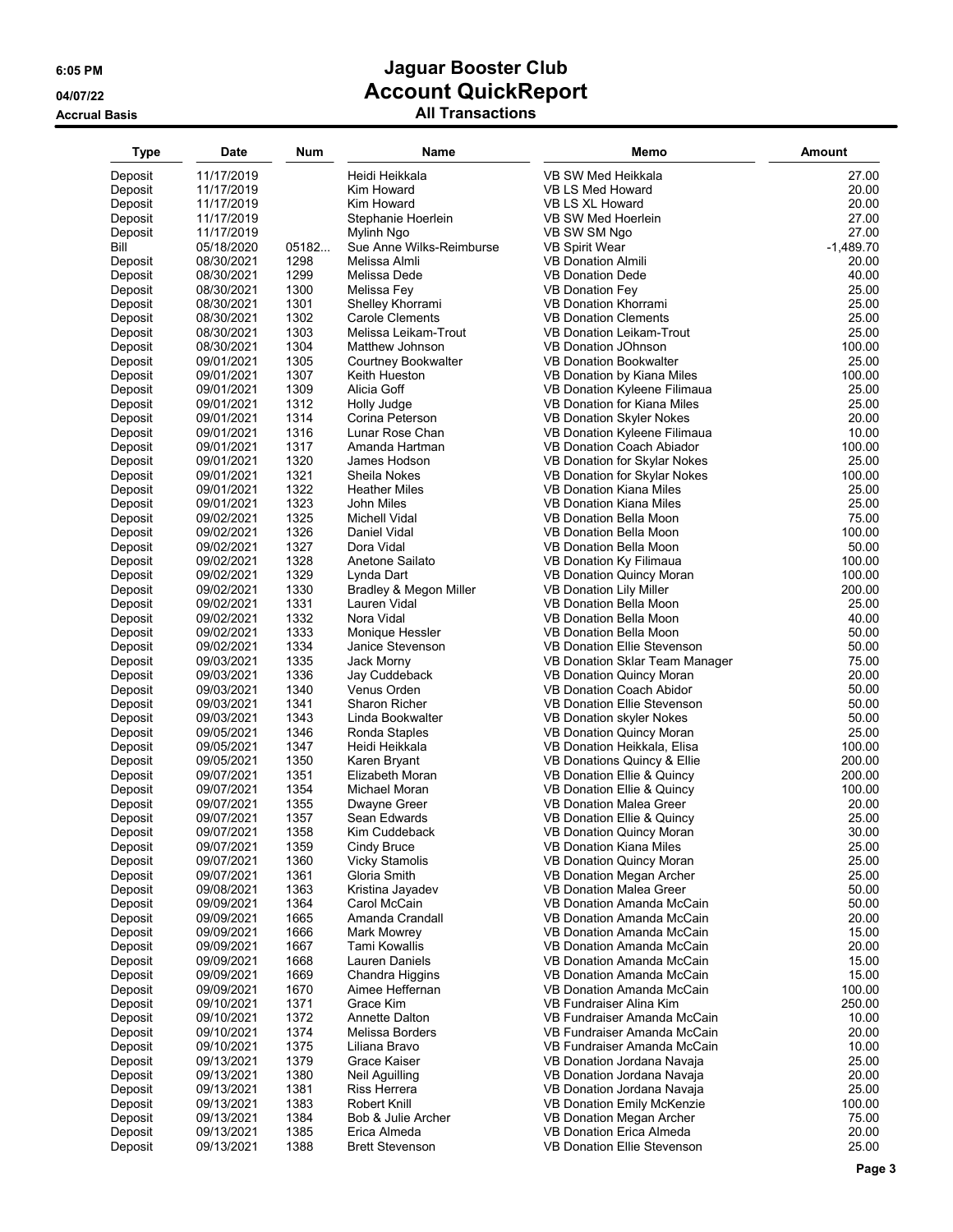| <b>Type</b>                              | <b>Date</b>              | <b>Num</b> | Name                       | Memo                                             | Amount           |
|------------------------------------------|--------------------------|------------|----------------------------|--------------------------------------------------|------------------|
| Deposit                                  | 09/13/2021               | 1389       | Rachel Vidal               | VB Donation Bella Moon                           | 25.00            |
| Deposit                                  | 09/13/2021               | 1390       | Melissa Kline              |                                                  | 20.00            |
|                                          |                          |            |                            | VB Donation Megan Archer                         |                  |
| Deposit                                  | 09/13/2021               | 1392       | Henry Le                   | VB Donation Alaina Le                            | 250.00           |
| Deposit                                  | 09/13/2021               | 1393       | Jon Cuddeback              | <b>VB Donation Quincy Moran</b>                  | 20.00            |
| Deposit                                  | 09/13/2021               | 1394       | Andrea Fleming             | VB Donation Megan Archer                         | 10.00            |
| Deposit                                  | 09/14/2021               | 1397       | Timoteo Navaja             | VB Donation Jordana Navaja                       | 20.00            |
| Deposit                                  | 09/14/2021               | 1398       | Ellen MacKay               | VB Donation Emilee Jorgenson                     | 100.00           |
| Deposit                                  | 09/14/2021               | 1399       | David Knill                | VB Donation Emily McKenzie                       | 25.00            |
| Deposit                                  | 09/14/2021               | 1400       | Mary Jorgenson             | VB Donation Emilee Jorgenson                     | 50.00            |
| Deposit                                  | 09/14/2021               | 1401       | <b>Budd Rice</b>           | VB Donation Emilee Jorgenson                     | 100.00           |
| Deposit                                  | 09/15/2021               | 1403       | Karen King                 | VB Donation Amanda McCain                        | 20.00            |
| Deposit                                  | 09/15/2021               | 1404       | Sandra Higgins             | VB Donation Megan Archer                         | 20.00            |
|                                          |                          | 1406       |                            |                                                  |                  |
| Deposit                                  | 09/15/2021               |            | Brian Knill                | <b>VB Donation Emily Mckenzie</b>                | 50.00            |
| Deposit                                  | 09/16/2021               |            | Savers                     | VB Value Village Referal                         | 50.00            |
| Deposit                                  | 09/20/2021               | 1409       | Monica Marci               | <b>VB Donation Malea Greer</b>                   | 20.00            |
| Deposit                                  | 09/20/2021               | 1411       | Carrie McKenzie            | VB Donation Emily McKenzie                       | 100.00           |
| Deposit                                  | 09/20/2021               | 1413       | Laryssa Schwartz           | VB Donation Kailyn Schwartz                      | 250.00           |
| Deposit                                  | 09/20/2021               | 1417       | Lucy Mausi                 | VB Donation Jordana Navaja                       | 25.00            |
| Deposit                                  | 09/20/2021               | 1418       | Kevin Gleed                | VB Donation Amanda McCain                        | 20.00            |
| Deposit                                  | 09/21/2021               | 1425       | Andrea Giles               | <b>VB Donation</b>                               | 100.00           |
| Deposit                                  | 09/22/2021               | 1427       | Callie Bush                | <b>VB Donation Malea Greer</b>                   | 100.00           |
| Deposit                                  | 09/28/2021               | 1442       | Tracy & Michael Naldrett   | VB Donation Naldrett, Sydney                     | 200.00           |
|                                          |                          |            | Andrea Giles               |                                                  |                  |
| Deposit                                  | 10/03/2021               | 1448       |                            | VB Donation Giles, Tessa                         | 50.00            |
| Deposit                                  | 10/03/2021               | 1451       | Melvin Lervick             | VB Donation Malea Greer                          | 20.00            |
| Deposit                                  | 10/06/2021               | 1457       | Rosella Vidal              | VB Donation Bella Moon                           | 75.00            |
| Deposit                                  | 10/07/2021               | 1460       | Shannon Jones              | VB Donation Danny Bosch                          | 100.00           |
| Deposit                                  | 10/07/2021               | 1462       | Mollie Durand              | VB Donation Danny Bosch                          | 20.00            |
| Deposit                                  | 10/10/2021               | 1463       | Andrea Giles               | <b>VB Donation Tessa Giles</b>                   | 100.00           |
| Deposit                                  | 10/10/2021               | 1468       | <b>Kathy Birrell</b>       | VB Donation Amanda McCain                        | 25.00            |
| Deposit                                  | 10/17/2021               | 1480       | Martha Covarrubias         | VB Donation Ashlyn Bougler                       | 20.00            |
| Deposit                                  | 10/18/2021               | 1488       | Leane Holloway             | <b>VB Donation Malea Greer</b>                   | 10.00            |
| Deposit                                  | 10/21/2021               |            | Savers                     | VB Value Village Clothes Drive                   | 3,125.50         |
| <b>Volleyball - Other</b>                |                          |            |                            |                                                  |                  |
| Bill                                     | 09/22/2001               | 30419      | <b>BSN Sports, LLC</b>     | <b>VB Face Guards</b>                            | $-374.87$        |
| Bill                                     | 08/07/2017               | AR14       | Northshore School District | VolleyBall Camp overtime                         | $-222.00$        |
| Deposit                                  | 08/21/2017               |            | Volleyball                 | Volley Ball Summer League                        | 1,724.00         |
| Deposit                                  | 08/21/2017               |            | Volleyball                 | Volley Ball Summer League                        | 1,202.00         |
| Check                                    | 08/21/2017               | 5012       | Shorwood Volleyball        | Volleyball Summer League                         | $-125.00$        |
| Deposit                                  | 08/21/2017               |            | Volleyball                 | 20% to JBC Volleyball                            |                  |
| Deposit                                  |                          |            |                            |                                                  |                  |
| Bill                                     |                          |            |                            |                                                  | $-344.80$        |
|                                          | 08/21/2017               |            | Volleyball                 | 20% to JBC Volleyball                            | $-240.40$        |
|                                          | 09/05/2017               |            | Caroline Kim-Reimburse     | VB COSTCO, tryout dinner 8/21-8/22               | $-122.14$        |
|                                          | 09/05/2017               |            | Caroline Kim-Reimburse     | <b>Black Practice Shirts</b>                     | $-810.13$        |
|                                          | 09/06/2017               | 83932      | Chris Kepley-Reimburse     | <b>Volley Ball Shirts</b>                        | -338.17          |
| Bill<br>Bill<br>Deposit                  | 09/12/2017               |            | Volleyball                 | VB Domino's Card Sales                           | 846.00           |
| Deposit                                  | 09/12/2017               |            | Volleyball                 | <b>VB Domino's Card Sales</b>                    | 1,060.00         |
|                                          | 09/12/2017               |            | Volleyball                 | 20% to JBC General Funds                         | $-381.20$        |
| Deposit<br>Deposit                       | 09/18/2017               |            |                            | VB Sales 9/14/17 concessions                     | 137.43           |
|                                          |                          |            | Volleyball                 |                                                  | $-228.17$        |
|                                          | 09/18/2017               | VBREI      | Caroline Kim-Reimburse     | VB Carnival Exp, away snacks & Po                |                  |
|                                          | 09/20/2017               |            | Volleyball                 | <b>VB Domino's Card Sales</b>                    | 1,395.00         |
|                                          | 09/20/2017               |            | Volleyball                 | <b>VB Domino's Card Sales</b>                    | $-279.00$        |
| Bill<br>Deposit<br>Deposit<br>Check      | 09/25/2017               | 5040       | Caroline Kim-Reimburse     | <b>VB Schedule Poster</b>                        | -439.94          |
| General Jo                               | 09/25/2017               | 1          | Jaguar Booster Club        | Carnival Distribution                            | 209.34           |
|                                          | 09/30/2017               | 10884      | Caroline Kim-Reimburse     | <b>VB Husky Tickets</b>                          | $-326.00$        |
| Bill<br>Bill                             | 10/04/2017               | VBWh       | Sue Anne Wilks-Reimburse   | VB White Out Fundraiser Tshirt Pur               | $-1,709.40$      |
| Deposit                                  | 10/10/2017               |            | Square                     | White Out T-shirt Sale                           | 10.00            |
| Deposit                                  | 10/10/2017               |            | Volleyball                 | VB T-shirts Whiteout sales at 10/7/1             | 110.00           |
| Deposit                                  | 10/10/2017               |            | Volleyball                 | VB Domino's Card Fundraiser                      | 460.00           |
|                                          | 10/10/2017               |            |                            | VB 20% to JBC                                    | $-92.00$         |
| Deposit                                  |                          |            | Volleyball                 |                                                  |                  |
|                                          | 10/10/2017               |            | Volleyball                 | <b>WhiteOut Tshirt Sales</b>                     | 502.00           |
| Deposit<br>Deposit                       | 10/10/2017               |            | Volleyball                 | <b>WhiteOut Tshirt Sales</b>                     | 1,078.00         |
|                                          | 10/10/2017               |            | Volleyball                 | WhiteOut Tshirt Sales                            | 482.00           |
|                                          | 10/11/2017               |            | Volleyball                 | <b>Tshirts Sales</b>                             | 90.00            |
|                                          | 10/11/2017               | 1283       | Volleyball                 | Domino's Fundraiser                              | 120.00           |
| Deposit<br>Deposit<br>Deposit<br>Deposit | 10/11/2017               |            | Volleyball                 | 20% to JBC Domino's Fundraiser                   | $-24.00$         |
| Deposit<br>Deposit                       | 10/11/2017<br>10/11/2017 |            | Volleyball<br>Volleyball   | <b>VB Shout Outs</b><br>20% to JBC VB Shout Outs | 48.00<br>$-9.60$ |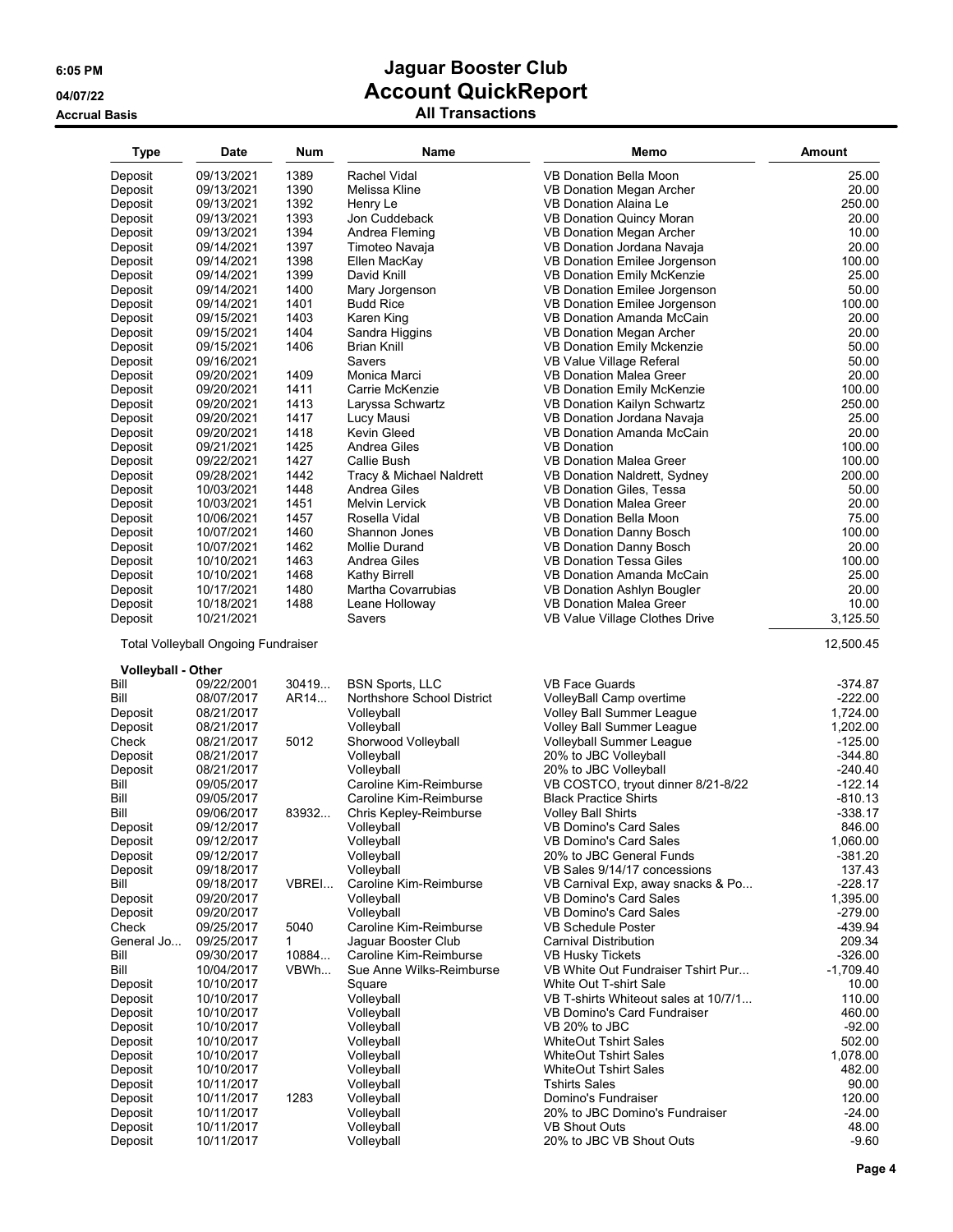| Type               | Date                     | Num    | Name                                 | Memo                                                    | <b>Amount</b>       |
|--------------------|--------------------------|--------|--------------------------------------|---------------------------------------------------------|---------------------|
| Deposit            | 10/11/2017               |        | Volleyball                           | UW Volleyball Tickets Reimburse                         | 315.00              |
| Check              | 11/16/2017               | 5062   | Caroline Kim-Reimburse               | Coach Gift, Flowers, Trophies, away                     | $-682.03$           |
| Check              | 12/04/2017               | 5068   | Sue Anne Wilks-Reimburse             | VB Year end gifts                                       | $-717.86$           |
| Deposit            | 02/08/2018               | 1055   | <b>Christina Frees</b>               | VB Coaches Gifts                                        | 30.00               |
| Deposit            | 02/08/2018               | 2668   | Heidi Heikkala                       | <b>Volleyball Sponsor</b>                               | 100.00              |
| Deposit            | 02/08/2018               |        | Volleyball                           | Volleyball Sponsor 20% to JBC                           | $-20.00$            |
| Deposit            | 02/23/2018               | 3357   | Estelle & Jeff Egilsrud              | <b>VB Sponsor</b>                                       | 100.00              |
| Deposit            | 02/23/2018               |        | Volleyball                           | VB Sponsor 20% to JBC                                   | $-20.00$            |
| General Jo         | 03/15/2018               | 5      | Volleyball                           | <b>Volleyball Only</b>                                  | 2,119.00            |
| Deposit            | 03/19/2018               | 1687   | Sue Anne & Matthew Wilks             | Auction Item Purchased                                  | 150.00              |
| Check              | 05/29/2018               | 5163   | Caroline Kim-Reimburse               | VB Flowers & FB Ad                                      | $-117.96$           |
| Check              | 05/31/2018               | 5171   | North Creek High School ASB          | Volleyball Assistant Coach Pay                          | $-3,000.00$         |
| Check              | 05/31/2018               | 5170   | North Creek High School ASB          | Volleyball Assistant Coach Pay                          | 0.00                |
| Check              | 06/13/2018               | 5183   | Caroline Kim-Reimburse               | <b>VB Copies for Meeting</b>                            | $-13.62$            |
| Deposit            | 06/20/2018               | 7826   | Volleyball                           | VB                                                      | 100.00              |
| Deposit            | 07/31/2018               |        | Volleyball                           | <b>VB Clinics</b>                                       | 787.50              |
| Deposit            | 07/31/2018               |        | Volleyball                           | VB Camps 1 of 2                                         | 3,350.00            |
| Deposit            | 07/31/2018               |        | Volleyball                           | VB Camps 2 of 2                                         | 1,800.00            |
| Deposit            | 08/22/2018<br>08/22/2018 |        | Volleyball                           | Carnival Tickets sold                                   | 95.00               |
| Deposit<br>Check   | 08/30/2018               | 5217   | Volleyball<br>Caroline Kim-Reimburse | VB Carnival T Sales<br>VB Lunches & Carnival Expenses   | 12.00<br>$-214.90$  |
| Check              | 09/06/2018               | 5224   | Caroline Kim-Reimburse               | VB Copies for parent meeting & aw                       | $-109.90$           |
| Bill               | 09/13/2018               | VB Co  | Chris Kepley-Reimburse               | <b>VB Coaches Dinner</b>                                | $-42.42$            |
| Bill               | 09/13/2018               | VB Ni  | Chris Kepley-Reimburse               | VB Nick of Time Host                                    | $-140.39$           |
| Bill               | 09/14/2018               | 50600  | Isaiah Hwang Design                  | VB Sr. Banners                                          | $-150.00$           |
| Bill               | 09/16/2018               | VB     | Caroline Kim-Reimburse               | <b>VB Gift Card</b>                                     | $-54.95$            |
| Deposit            | 09/20/2018               |        | Volleyball                           | VB 9/18 Concessions                                     | 60.21               |
| Bill               | 09/21/2018               | 50602  | Isaiah Hwang Design                  | VB Sr. Banner Printing                                  | $-280.41$           |
| Bill               | 09/24/2018               | VB PR  | Chris Kepley-Reimburse               | <b>VB PRactice T-Shirts</b>                             | $-391.60$           |
| Bill               | 09/26/2018               | 95876  | <b>BSN Sports, LLC</b>               | <b>VB Camp Tshirts</b>                                  | $-362.64$           |
| Check              | 09/28/2018               | 5246   | Caroline Kim-Reimburse               | <b>VB UW Tickets</b>                                    | $-320.00$           |
| Check              | 10/03/2018               | 5251   | Caroline Kim-Reimburse               | <b>VB UW Ticket</b>                                     | $-15.00$            |
| Check              | 10/03/2018               | 5253   | Sue Anne & Matthew Wilks             | VB Coaches Gear                                         | -467.50             |
| Check              | 10/03/2018               | 5253   | Sue Anne & Matthew Wilks             | <b>VB Apparel</b>                                       | $-411.40$           |
| Deposit            | 10/04/2018               | 30591  | F & F Auto Clinic Inc.               | <b>VB Sponsorship</b>                                   | 250.00              |
| Deposit            | 10/04/2018               | 15960  | Cason F. Culberson, DDS PLLC         | <b>VB Sponsorship</b>                                   | 100.00              |
| Deposit            | 10/04/2018               |        | Volleyball                           | <b>VB UW Tickets</b>                                    | 300.00              |
| Deposit            | 10/04/2018               |        | Volleyball                           | VB Buyout Fundraiser                                    | 1,075.00            |
| Deposit            | 10/04/2018               |        | Volleyball                           | VB Buyout Fundraiser 20% to JBC                         | $-215.00$           |
| Deposit            | 10/04/2018               |        | Volleyball                           | VB Sponsorship 20% to JBC                               | $-70.00$            |
| Deposit            | 10/04/2018               |        | Volleyball                           | VB Apparel Sales finalize                               | $-63.34$            |
| Deposit            | 10/24/2018               |        | Volleyball                           | VB Concessions 10/22/18                                 | 59.02               |
| Deposit            | 11/09/2018               | 17217  | MOD Super Fast Pizza, LLC            | <b>VB Fundraiser MOD</b>                                | 218.19              |
| Deposit            | 11/09/2018               | 17217  | Volleyball                           | VB Fundraiser MOD 20% to JBC                            | $-43.64$            |
| Bill               | 11/28/2018               | 114730 | Caroline Kim-Reimburse               | <b>VB Plaques</b>                                       | $-345.24$           |
| Bill               | 11/28/2018               | 28257  | Caroline Kim-Reimburse               | VB Embroidered Blankets Gifts                           | $-847.55$           |
| Bill               | 11/28/2018               | Dollar | Caroline Kim-Reimburse               | VB End of Season Ribbon                                 | $-4.41$             |
| Bill               | 11/28/2018               | Costco | Caroline Kim-Reimburse               | <b>VB Away Snacks</b>                                   | -29.87              |
| Bill               | 11/28/2018               | Fred   | Caroline Kim-Reimburse<br>Volleyball | VB Volunteer Gifts End of Season                        | $-730.95$<br>375.00 |
| Deposit<br>Deposit | 12/04/2018<br>12/04/2018 |        | Volleyball                           | <b>VB Buyouts</b><br>VB Pancreatic Cancer to go to Dona | 100.00              |
| Bill               | 12/05/2018               | VB St  | Sue Anne Wilks-Reimburse             | VB State T's                                            | $-539.00$           |
| Bill               | 12/05/2018               | VB Sr  | Kim Howard-Reimburse                 | VB Sr. Night                                            | $-133.79$           |
| Bill               | 12/05/2018               | VB Sr  | Sue Anne Wilks-Reimburse             | VB Sr. Night gifts                                      | $-311.25$           |
| General Jo         | 03/21/2019               | 14     |                                      | <b>VLBL Silent Auction</b>                              | 1,355.00            |
| General Jo         | 03/21/2019               | 14     |                                      | <b>VLBL Live Auciton</b>                                | 500.00              |
| Bill               | 06/12/2019               | 06121  | North Creek High School ASB          | VB Caoch Stipend Gail Cornelius                         | $-3,000.00$         |
| Bill               | 06/12/2019               | 06121  | North Creek High School ASB          | VB Caoch Stipend Bret Renschler                         | $-1,500.00$         |
| Bill               | 06/12/2019               | 06121  | Kim Howard-Reimburse                 | <b>VB Copies</b>                                        | $-7.75$             |
| Bill               | 06/17/2019               | AR14   | Northshore School District           | <b>VB Copies</b>                                        | $-3.50$             |
| Bill               | 07/25/2019               | 48793  | North Creek High School ASB          | VB Uniform Balance                                      | $-354.36$           |
| Bill               | 09/13/2019               | 46368  | Sue Anne Wilks-Reimburse             | <b>VB Sr Banners</b>                                    | $-445.50$           |
| Bill               | 09/19/2019               | 0919V  | Joelle Nokes-Reimburse               | VB Tryout Dinner for Coaches                            | $-100.00$           |
| Bill               | 09/19/2019               | 0919   | Joelle Nokes-Reimburse               | VB UW VB Tickets                                        | $-465.00$           |
| Bill               | 09/24/2019               | 90627  | Sue Anne Wilks-Reimburse             | <b>VB Coaches Polos</b>                                 | -377.85             |
| Deposit            | 09/25/2019               |        | Volleyball                           | <b>VB UW Tickets</b>                                    | 450.00              |
| Deposit            | 09/30/2019               | 188947 | Carter Subaru                        | <b>VB Sponsor</b>                                       | 500.00              |
| Deposit            | 09/30/2019               | 188947 | Volleyball                           | VB Sponsor 20% to JBC                                   | $-100.00$           |
| Deposit            | 10/16/2019               | 72005  | MOD Super Fast Pizza, LLC            | VB MOD Fundraiser 9.24.19                               | 368.45              |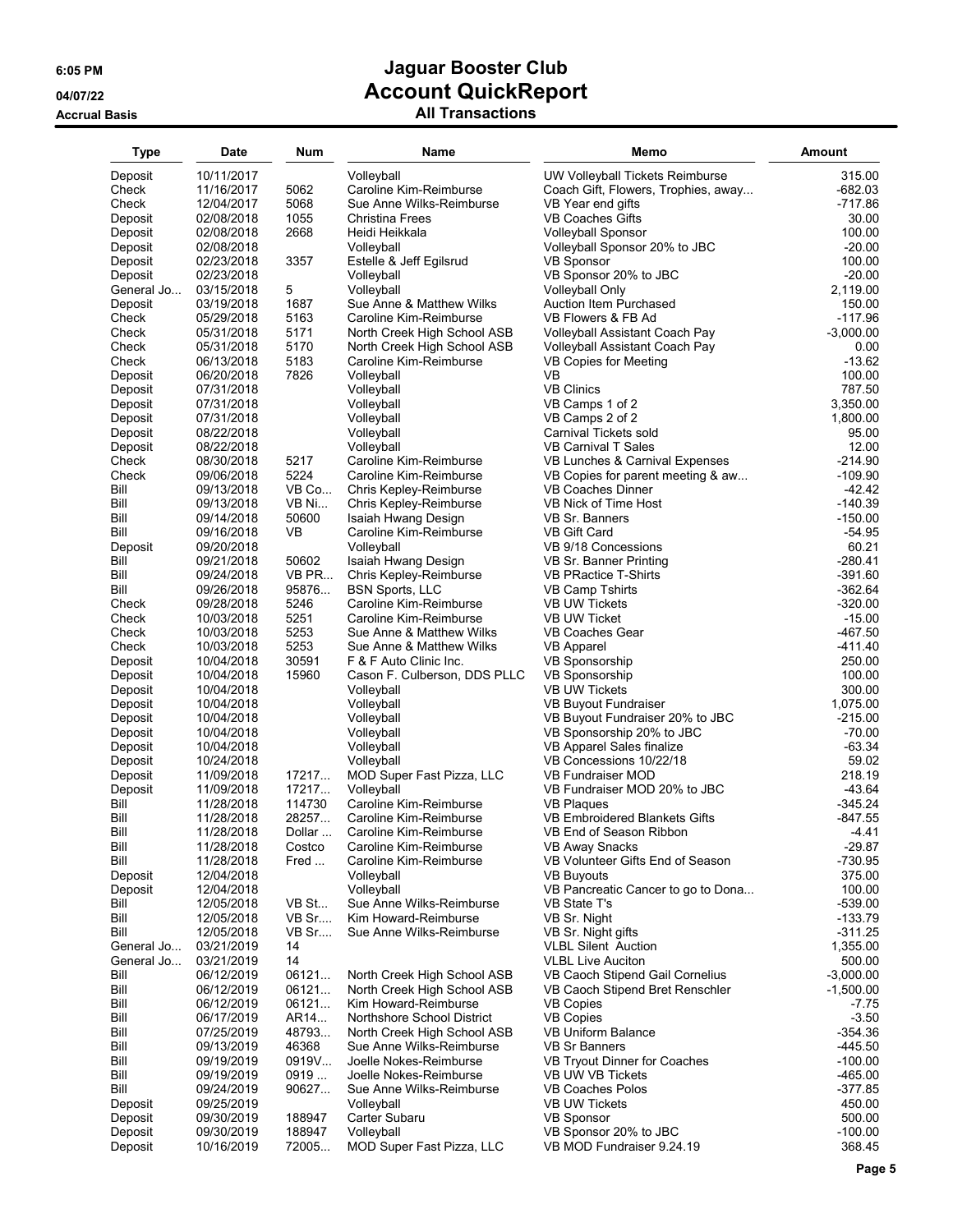| Type       | Date       | Num    | Name                        | Memo                              | Amount      |
|------------|------------|--------|-----------------------------|-----------------------------------|-------------|
| Deposit    | 10/16/2019 | 72005  | Volleyball                  | VB MOD Fundraiser 9.24.19 20% to  | $-73.69$    |
| Deposit    | 10/16/2019 |        | Volleyball                  | <b>VB Team Fees</b>               | 1,320.00    |
| Deposit    | 10/16/2019 | 288    | <b>Scott Mercer</b>         | VB Team Fee 1/2 to be matched     | 60.00       |
| Bill       | 10/17/2019 | 10231  | Sue Anne Wilks-Reimburse    | VB Banquet Gifts                  | $-460.84$   |
| Bill       | 10/17/2019 | 10171  | Annie Foltz-Reimburse       | VB Sr Night Gifts                 | $-387.76$   |
| Deposit    | 10/24/2019 | 1129   | Big Fish Sushi Corp.        | <b>VB Sponsor</b>                 | 250.00      |
| Deposit    | 10/24/2019 | 1129   | Volleyball                  | VB Sponsor 20% to JBC             | $-50.00$    |
| Bill       | 10/24/2019 | AR14   | Northshore School District  | VB 72 Posters                     | $-46.80$    |
| Bill       | 10/24/2019 | AR14   | Northshore School District  | <b>VB Parent Copies</b>           | $-14.48$    |
| Bill       | 11/15/2019 | 11151  | Sue Anne Wilks-Reimburse    | VB Plaques Year End               | $-389.73$   |
| Bill       | 11/15/2019 | 11151  | Sue Anne Wilks-Reimburse    | <b>VB Spirit Gear</b>             | $-306.90$   |
| Check      | 11/18/2019 | 5584   | Aiden Kim                   | VB Score Keeper                   | $-175.00$   |
| Bill       | 12/01/2019 | 12011  | Sue Anne Wilks-Reimburse    | VB Trophy/Wrap/Cake/Gift Cards    | $-155.98$   |
| Bill       | 12/01/2019 | 12011  | Sue Anne Wilks-Reimburse    | VB State Spirit Shirts            | $-841.50$   |
| Bill       | 12/01/2019 | 12011  | Sue Anne Wilks-Reimburse    | <b>VB State Snacks</b>            | $-106.00$   |
| Check      | 12/17/2019 | 5616   | Kim Howard                  | VB Team Food                      | $-106.63$   |
| Check      | 12/17/2019 | 5616   | Kim Howard                  | <b>VB Coaches Gifts</b>           | $-60.00$    |
| Deposit    | 01/27/2020 | 30728  | F & F Auto Clinic Inc.      | <b>VB Sponsor</b>                 | 250.00      |
| Deposit    | 01/27/2020 | 30728  | Volleyball                  | VB Sponsor -20%                   | $-50.00$    |
| Deposit    | 02/12/2020 |        | Boeing                      | Scott Mercer Corp Match           | 60.00       |
| General Jo | 11/01/2020 | 49     | Volleyball                  | <b>Auction Proceeds to Groups</b> | 2,110.00    |
| Check      | 02/24/2021 | Debit  | <b>BSN Sports, LLC</b>      | VB Coaches Gear Polo's & Jackets  | $-333.75$   |
| Check      | 03/03/2021 | Debit  | <b>BSN Sports, LLC</b>      | <b>VB Tshirts</b>                 | $-565.52$   |
| Bill       | 03/07/2021 | VB Di  | Joelle Nokes-Reimburse      | VB Coaches Dinner                 | $-92.05$    |
| Bill       | 03/07/2021 | VB Di  | Joelle Nokes-Reimburse      | <b>VB Coaches Dinner</b>          | $-63.72$    |
| Bill       | 03/08/2021 | Gail C | North Creek High School ASB | VB Coach Stipend Gail Cornelius   | $-3,000.00$ |
| Bill       | 03/08/2021 | Bret R | North Creek High School ASB | VB Coach Stipend Bret Renschler   | $-2,000.00$ |
| Bill       | 03/08/2021 | Gail C | North Creek High School ASB | VB Coach Stipend @ 75% short Se   | 750.00      |
| Bill       | 03/08/2021 | Bret R | North Creek High School ASB | VB Coach Stipend @75% short Sea   | 500.00      |
| Bill       | 03/17/2021 | VB Sr  | Joelle Nokes-Reimburse      | VB Sr. Gifts                      | $-150.00$   |
| Bill       | 03/17/2021 | VB Sr  | Karin Rowles-               | VB Sr. Night Supplies             | $-40.12$    |
| Deposit    | 03/17/2021 | 196821 | Carter Subaru               | VB Sponsorship                    | 1,000.00    |
| Deposit    | 03/17/2021 | 196821 | Volleyball                  | VB Sponsorship 20% to JBC         | $-150.00$   |
| Check      | 03/24/2021 | Debit  | Jet City Printing           | VB 3 Sr. Banners                  | $-192.68$   |
| Check      | 03/31/2021 | Debit  | Mister T's Trophies         | <b>VB Awards</b>                  | $-307.01$   |
| Deposit    | 04/01/2021 |        | Jet City Printing           | <b>VB Banner Refund</b>           | 87.50       |
| Bill       | 04/07/2021 | 04072  | Becky Moon-Reimburse        | VB Value Village Uhaul            | $-29.67$    |
| Bill       | 04/07/2021 | 04072  | Joelle Nokes-Reimburse      | <b>VB Awards</b>                  | $-57.80$    |
| Bill       | 04/07/2021 | 04072  | Joelle Nokes-Reimburse      | VB Pizza Year End Party           | $-146.61$   |
| Check      | 04/07/2021 | Debit  | Genesis Branding            | VB Lanyards                       | $-355.74$   |
| Bill       | 04/15/2021 | 04152  | Julie Archer-Reimburse      | VB End of Season clebration       | $-55.34$    |
| Deposit    | 04/27/2021 | 27200  | MOD Super Fast Pizza, LLC   | <b>VB MOD Fundraiser</b>          | 312.11      |
| Deposit    | 04/27/2021 | 27200  | Volleyball                  | VB MOD Fundraiser 20% to JBC      | $-62.42$    |
| Deposit    | 05/13/2021 | 138684 | TVI Inc.                    | VB Value Village Fundraiser       | 1,856.60    |
| Deposit    | 05/13/2021 | 138684 | Volleyball                  | VB VV -\$29.67 Uhaul 20% to JBC   | $-365.39$   |
| Deposit    | 06/10/2021 |        | Value Village               | VB Value Village Referall         | 50.00       |
| Bill       | 06/25/2021 | 06252  | Suh Sports Camp LLC         | VB WWU Camp                       | $-4,375.00$ |
| Deposit    | 07/07/2021 | 1213   | <b>Heather Miles</b>        | VB WWU Camp Miles, Kiana          | 210.00      |
| Deposit    | 07/07/2021 | 1214   | Kirsten Mullins             | VB WWU Camp Mullins, Emme         | 210.00      |
| Deposit    | 07/07/2021 | 1215   | Barbara Hawksworth          | VB WWU Camp Hawksworth, Laura     | 210.00      |
| Deposit    | 07/07/2021 | 1216   | Lital Ten-Ami               | VB WWU Camp Noga, Ten-Ami         | 210.00      |
| Deposit    | 07/07/2021 | 1217   | Jennifer Moran              | VB WWU Camp Moran, Quincy         | 210.00      |
| Deposit    | 07/07/2021 | 1218   | Linda Narayan               | VB WWU Camp Narayan, Elaine       | 210.00      |
| Deposit    | 07/07/2021 | 1219   | Jennifer Moran              | VB WWU Camp Stevenson, Ellie      | 210.00      |
| Deposit    | 07/07/2021 | 1220   | Karin Rowles-               | VB WWU Camp Rowles, Faith         | 210.00      |
| Deposit    | 07/07/2021 | 1221   | Ekaterina Stetsyshin        | VB WWU Camp Scott, Rita           | 210.00      |
| Deposit    | 07/07/2021 | 1223   | Michael Naldrett            | VB WWU Camp Naldrett, Sydney      | 210.00      |
| Deposit    | 07/08/2021 | 1224   | Silvia Boulger              | VB WWU Camp Boulger, Ashlyn       | 210.00      |
| Deposit    | 07/08/2021 | 1225   | Colleen Zaremba             | VB WWU Camp Zaremba, McKenzie     | 210.00      |
| Deposit    | 07/08/2021 | 1226   | Bradley & Megon Miller      | VB WWU Camp Miller, Megon         | 210.00      |
| Deposit    | 07/08/2021 | 1228   | Solange Guillen             | VB WWU Camp Arizola, Nicole       | 210.00      |
| Deposit    | 07/08/2021 | 1229   | Sujita Bogati               | VB WWU Camp Bogati, Sriya         | 210.00      |
| Deposit    | 07/08/2021 | 1230   | Grace Kim                   | VB WWU Camp Kim, Alina            | 210.00      |
| Deposit    | 07/09/2021 | 1231   | Ishna Tickoo                | VB WWU Camp Tickoo, Ishna         | 210.00      |
| Deposit    | 07/09/2021 | 1232   | Leah Plaxton                | VB WWU Camp Mercer, Willow        | 210.00      |
| Deposit    | 07/09/2021 | 1233   | Quynh Le                    | VB WWU Camp Le, Alaina            | 210.00      |
| Deposit    | 07/09/2021 | 1239   | Ravi Regalla                | VB WWU Camp Tanvi, Regalla        | 210.00      |
| Deposit    | 07/10/2021 | 1243   | Mary Jorgenson              | VB WWU Camp Jorgenson, Emilee     | 210.00      |
| Deposit    | 07/12/2021 | 1247   | Aaron McCain                | VB WWU Camp McCain, Amanda        | 210.00      |